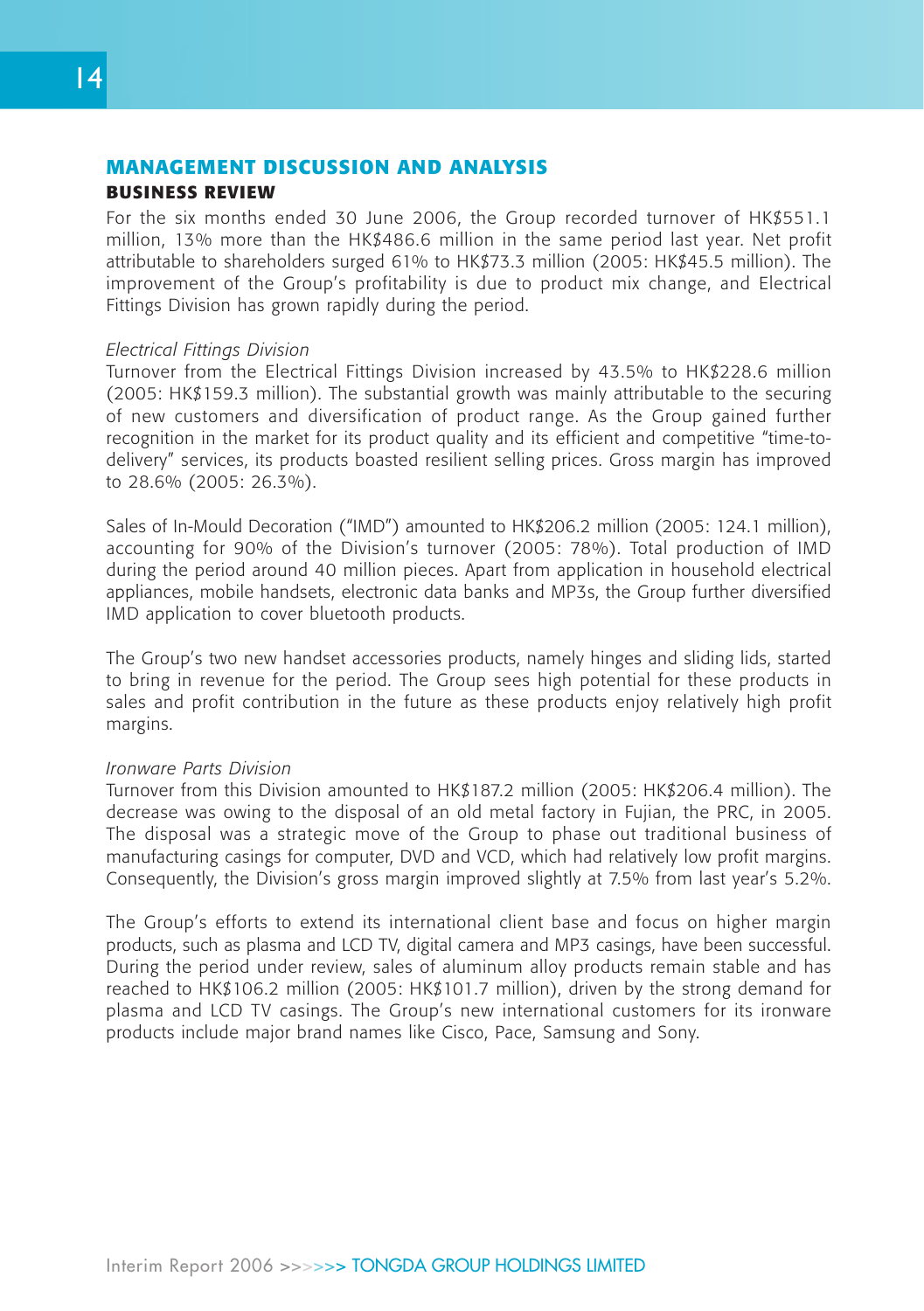## **MANAGEMENT DISCUSSION AND ANALYSIS** *(Continued)*

## **BUSINESS REVIEW** *(Continued)*

*Communication Facilities Division*

Turnover from this Division remains stable at HK\$101.8 million (2005: HK\$100.2 million).

Sales of the Group's "Tongtel" satellite television modem grew mildly and continued to account for the biggest portion of the Division's turnover, remain at 63.5% (2005: 68%). The product is mainly sold to the Middle East, the major market of the Group's television modem business.

With the fiber optic cable market continued to be sluggish, and the business was affected by long receivable period and relatively low margins, the Group decided to stop investing in this business and directed its resources into other more profitable businesses.

#### *Trading Division*

Turnover from trading of China made electrical appliances to Australia amounted to HK\$29.3 million (2005: HK\$20.7 million), increased by 41.5%. This division not only continued to provide a stable source of income to the Group, but also helped the Group to maintain good trading relationships with vendors who are its major customers.

#### **Liquidity and financial resources**

At 30 June 2006, the Group had total assets of HK\$1,056.1 million (31 December 2005: HK\$1,010.7 million); net current assets of HK\$234.4 million (31 December 2005: HK\$212.0 million) and capital and reserves of HK\$525.9 million (31 December 2005: HK\$481.3 million).

The Group's cash and bank balance as at 30 June 2006 was maintained at about HK\$98.9 million (31 December 2005: HK\$112.4 million), out of which HK\$4.7 million has been pledged to bank to secure banking facilities granted (31 December 2005: HK\$9.3 million).

The gearing ratio (total debt/total asset of the Group) was 0.50 (31 December 2005: 0.52).

During the period, the Group entered into a loan agreement with, among other parties, Hang Seng Bank Limited and the Hongkong and Shanghai Banking Corporation Limited as coordinating arrangers in respect of the term loan facility up to an aggregate amount of HK\$200 million.

As at 30 June 2006, the Group utilised HK\$125 million to repay the previous long term loan and the balance HK\$75 million has not been drawdown at the period ended. The effective interest rate of the Group's long term bank loan is HIBOR plus 1.10% and it is supported by the corporate guarantees from the Company's subsidiaries.

The Group's monetary assets, liabilities and transactions are mainly denominated in Hong Kong dollar, Renminbi and US dollar. There is no significant fluctuation in the exchange rate between Hong Kong dollar and Renminbi, the Group believes that the risk of exposure to exchange rate is minimal.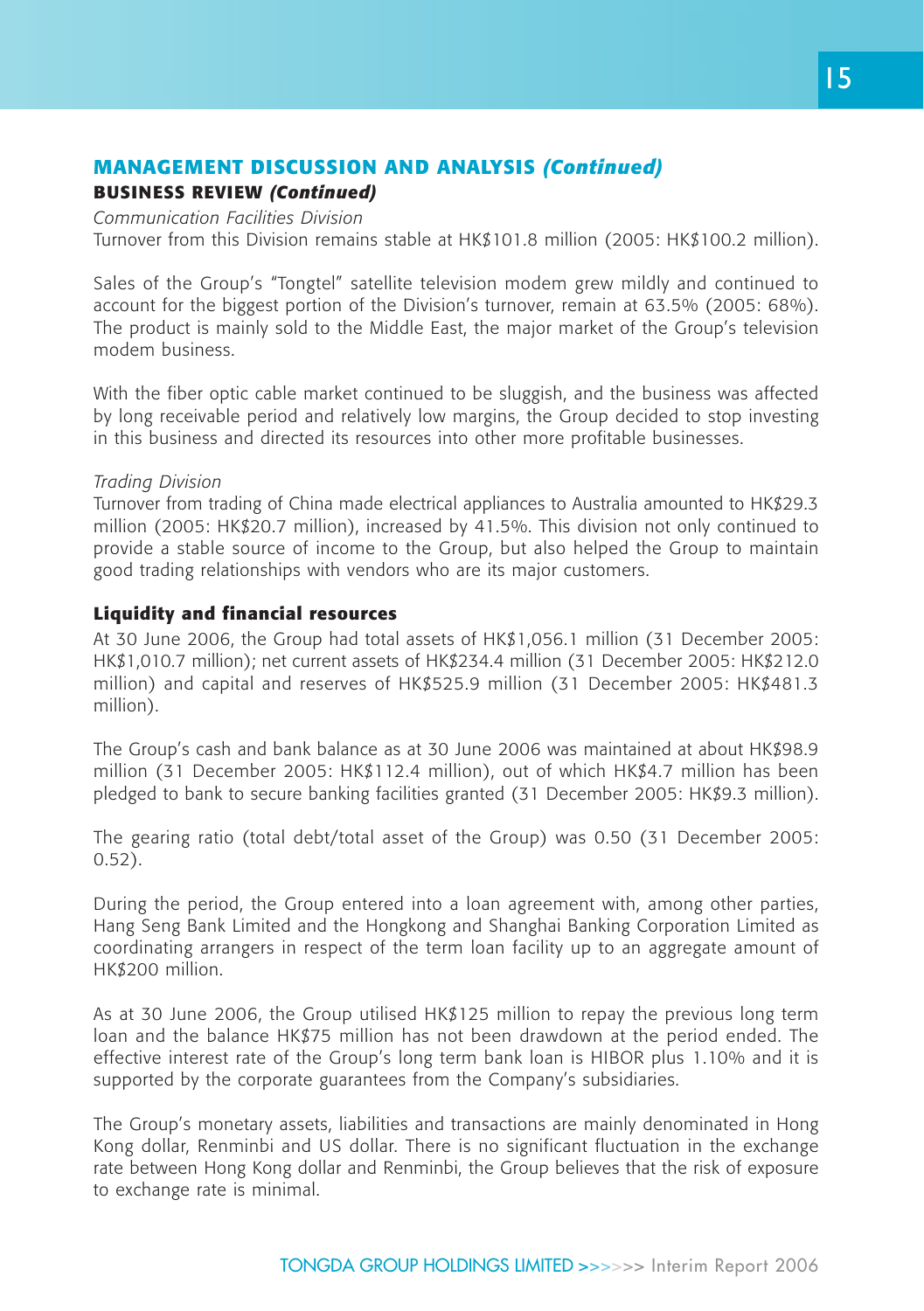# **MANAGEMENT DISCUSSION AND ANALYSIS** *(Continued)*

# **BUSINESS REVIEW** *(Continued)*

## **Contingent liabilities and capital structure**

At 30 June 2006, the Group had contingent liabilities in respect of outstanding irrevocable letters of credit of HK\$25.3 million (31 December 2005: HK\$44.0 million).

Save as disclosed above, the Group did not have any significant contingent liabilities at the balance sheet date.

All of the Company's shares are ordinary shares. Other than the non-current portion of bank loans of HK\$125 million (31 December 2005: HK\$93.8 million), the Group's borrowings are repayable within one year as at the balance sheet date.

## **Employee**

At 30 June 2006, the Group had approximately 6,300 employees (31 December 2005: 7,000). The Group starts to improve its automation production from the end of last year and targets to reduce the number of labours despite of the foreseen increasing turnover. The Group provides competitive remuneration packages to employee commensurate to the level and market trend of pay in the business in which the Group operates, with mandatory provident fund schemes and a share option scheme.

## **PROSPECTS**

The Group remains optimistic about the outlook of its business. Building on its rapid growth in the past few years, the Group has made further inroads into the international market. Having devoted extensive efforts into broadening its customer base to include major international brands, the Group expects this to be a major breakthrough for its business which may result in significant sales volume growth in the coming years.

As a part of its expansion strategy to increase market share in Japan, the Group entered into a letter of intent with Kaga Electronics Co. Ltd. ("Kaga"), one of the largest electronic trading houses in Japan, in May 2006 whereby Kaga shall become the sole distributor of the Group's products in Japan. The formal agreement is expected to be finalised in the second half of the year. The Group expects the partnership to expedite its sales in Japan and to contribute significantly to the Group's overall performance in the next three to five years.